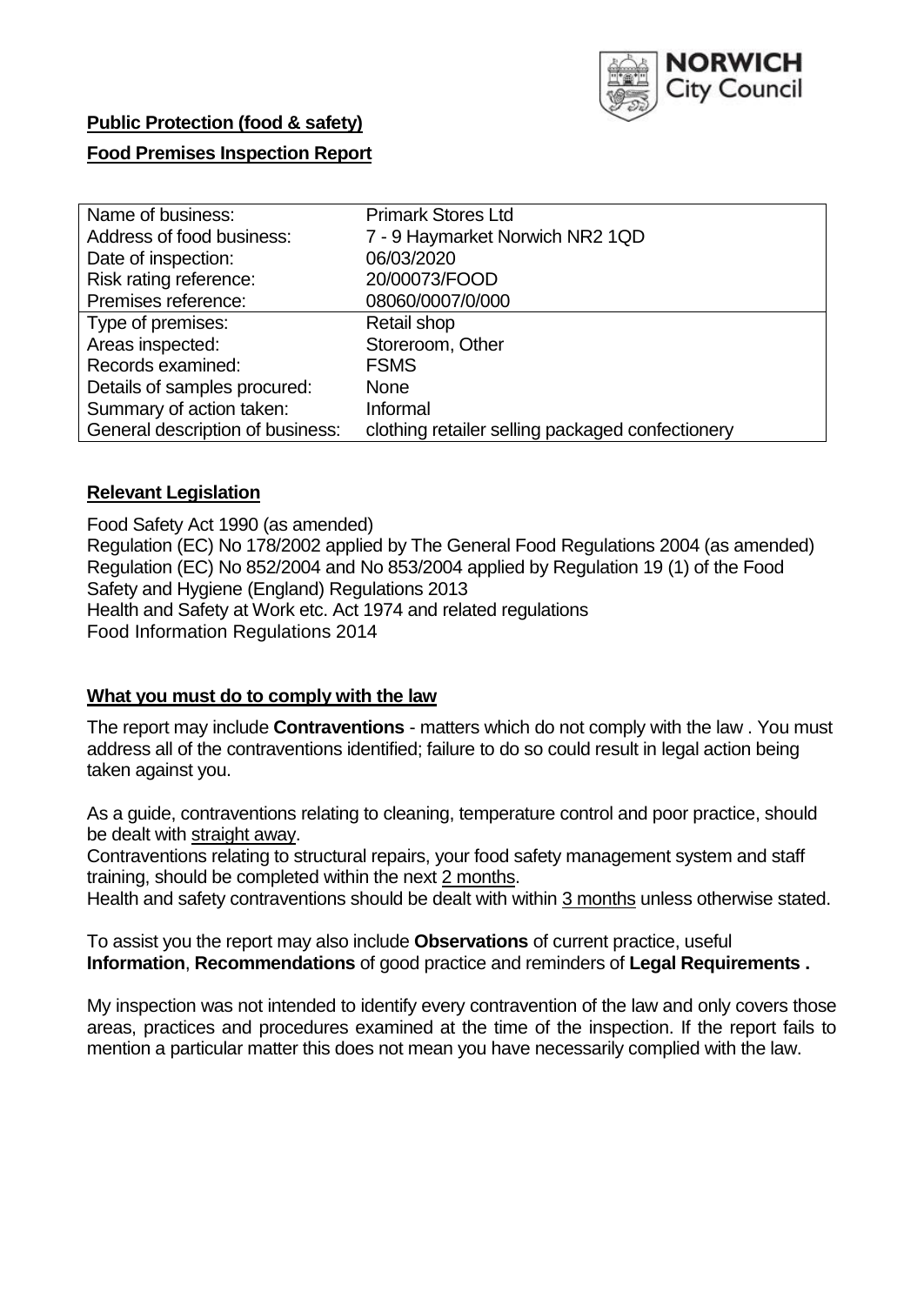## **FOOD SAFETY**

#### **How we calculate your Food Hygiene Rating:**

The food safety section has been divided into the three areas which you are scored against for the hygiene rating: 1. food hygiene and safety procedures, 2. structural requirements and 3. confidence in management/control procedures. Each section begins with a summary of what was observed and the score you have been given. Details of how these scores combine to produce your overall food hygiene rating are shown in the table.

| <b>Compliance Area</b>                     |          |    |           | <b>You Score</b> |                |    |           |    |                |  |  |
|--------------------------------------------|----------|----|-----------|------------------|----------------|----|-----------|----|----------------|--|--|
| Food Hygiene and Safety                    |          |    | 0         | $\overline{5}$   | 10             | 15 | 20        | 25 |                |  |  |
| <b>Structure and Cleaning</b>              |          |    | 0         | 5.               | 10             | 15 | 20        | 25 |                |  |  |
| Confidence in management & control systems |          |    | 0         | 5                | 10             | 15 | 20        | 30 |                |  |  |
|                                            |          |    |           |                  |                |    |           |    |                |  |  |
| <b>Your Total score</b>                    | $0 - 15$ | 20 | $25 - 30$ |                  | $35 - 40$      |    | $45 - 50$ |    | > 50           |  |  |
| <b>Your Worst score</b>                    | 5        | 10 | 10        |                  | 15             |    | 20        |    | $\blacksquare$ |  |  |
|                                            |          |    |           |                  |                |    |           |    |                |  |  |
| <b>Your Rating is</b>                      | 5        | 4  |           | 3                | $\overline{2}$ |    |           |    | $\Omega$       |  |  |

Your Food Hygiene Rating is 5 - a very good standard



## **1. Food Hygiene and Safety**

Food Hygiene standards are excellent. You demonstrated full compliance with legal requirements. You have safe food handling practices and procedures and all the necessary control measures to prevent cross-contamination are in place. **(Score 0)**

## **2. Structure and Cleaning**

The structure facilities and standard of cleaning and maintenance are all excellent and you demonstrated full compliance with the law. There is evidence of effective pest control and procedures are in place to rectify any problems as they arise. There is good provision for waste disposal. **(Score 0)**

#### Cleaning of Structure

**Observation** Premises clean and well maintained

#### **3. Confidence in Management**